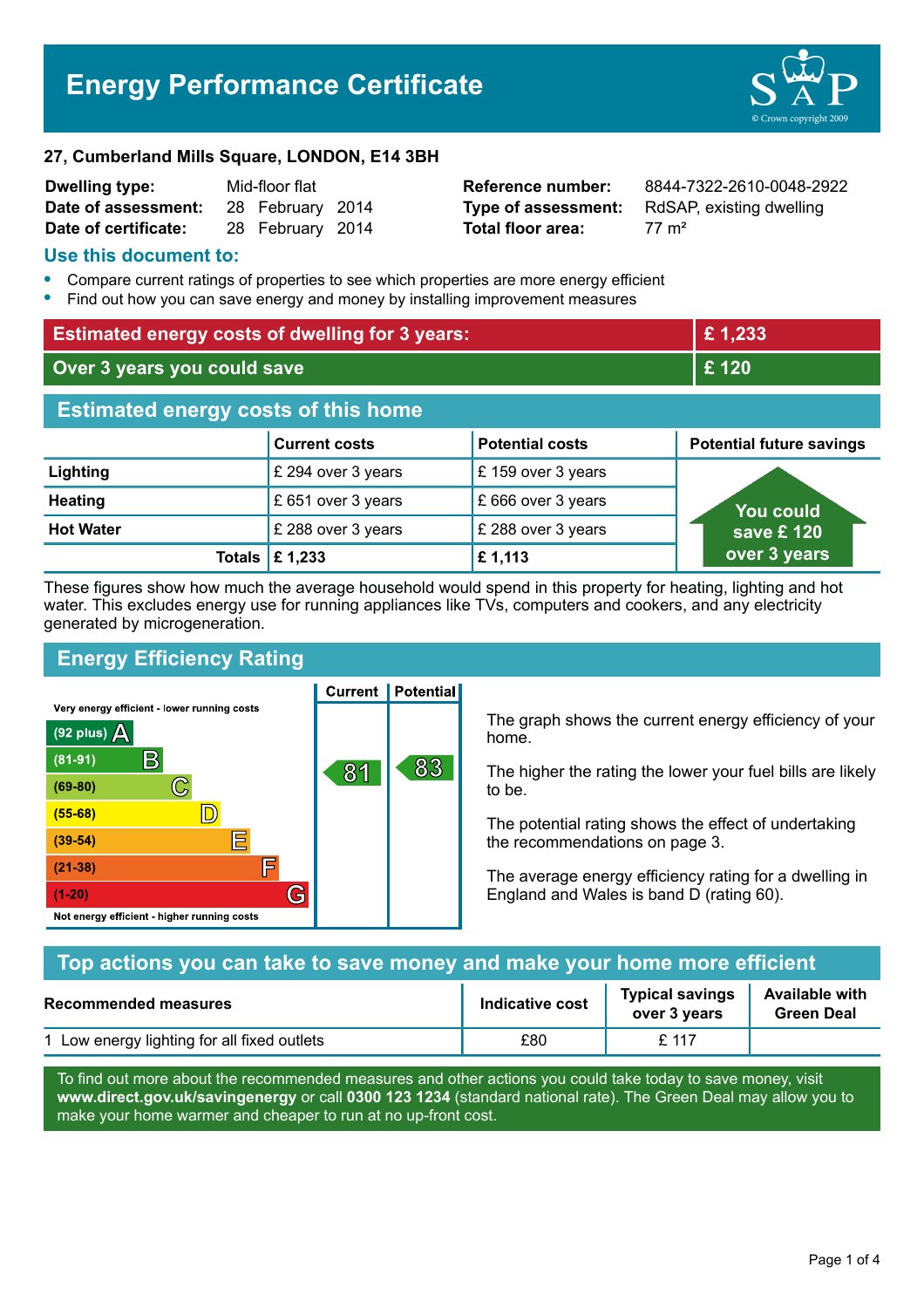## **Energy Performance Certificate**

# **Summary of this home's energy performance related features**

| <b>Element</b>        | <b>Description</b>                          | <b>Energy Efficiency</b> |
|-----------------------|---------------------------------------------|--------------------------|
| Walls                 | Cavity wall, with internal insulation       | ★★★★☆                    |
| Roof                  | (another dwelling above)                    |                          |
| Floor                 | (other premises below)                      |                          |
| Windows               | Fully double glazed                         | ★★★☆☆                    |
| Main heating          | Boiler and radiators, mains gas             | ★★★★☆                    |
| Main heating controls | Programmer, room thermostat and TRVs        | ★★★★☆                    |
| Secondary heating     | None                                        |                          |
| Hot water             | From main system                            | ★★★★☆                    |
| Lighting              | Low energy lighting in 16% of fixed outlets | ★★☆☆☆                    |

Current primary energy use per square metre of floor area: 93 kWh/m² per year

The assessment does not take into consideration the physical condition of any element. 'Assumed' means that the insulation could not be inspected and an assumption has been made in the methodology based on age and type of construction.

## **Low and zero carbon energy sources**

Low and zero carbon energy sources are sources of energy that release either very little or no carbon dioxide into the atmosphere when they are used. Installing these sources may help reduce energy bills as well as cutting carbon. There are none provided for this home.

# **Opportunity to benefit from a Green Deal on this property**

The Green Deal may enable owners and occupiers to make improvements to their property to make it more energy efficient. Under a Green Deal, the cost of the improvements is repaid over time via a credit agreement. Repayments are made through a charge added to the electricity bill for the property. To see which improvements are recommended for this property, please turn to page 3. You can choose which improvements you want to install and ask for a quote from an authorised Green Deal provider. They will organise installation by an authorised Green Deal installer. If you move home, the responsibility for paying the Green Deal charge under the credit agreement passes to the new electricity bill payer.

For householders in receipt of income-related benefits, additional help may be available.

To find out more, visit **www.direct.gov.uk/savingenergy** or call **0300 123 1234**.

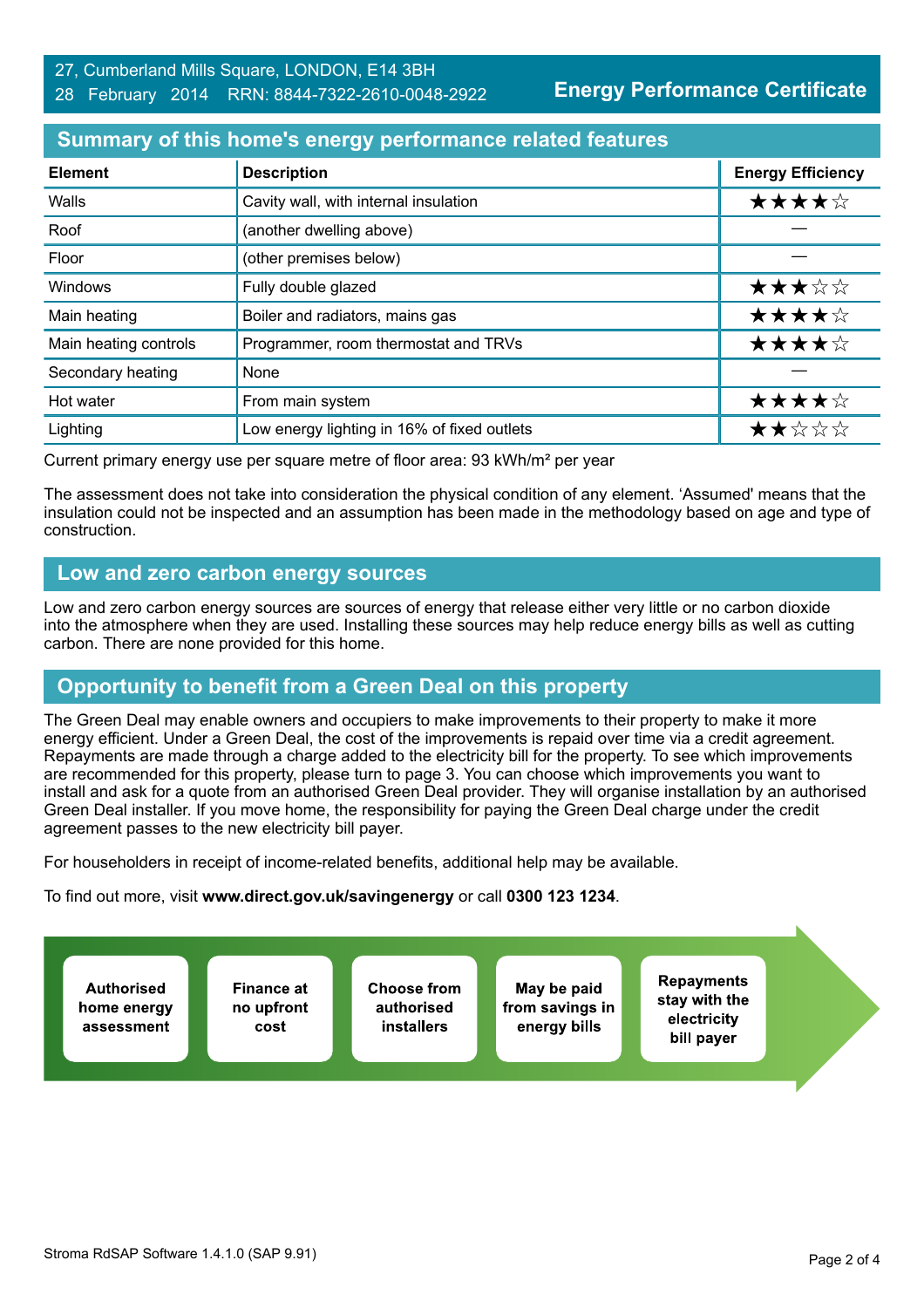### 27, Cumberland Mills Square, LONDON, E14 3BH 28 February 2014 RRN: 8844-7322-2610-0048-2922

# **Recommendations**

The measures below will improve the energy performance of your dwelling. The performance ratings after improvements listed below are cumulative; that is, they assume the improvements have been installed in the order that they appear in the table. Further information about the recommended measures and other simple actions you could take today to save money is available at **www.direct.gov.uk/savingenergy**. Before installing measures, you should make sure you have secured the appropriate permissions, where necessary. Such permissions might include permission from your landlord (if you are a tenant) or approval under Building Regulations for certain types of work.

Measures with a green tick are likely to be fully financed through the Green Deal since the cost of the measures should be covered by the energy they save. Additional support may be available for homes where solid wall insulation is recommended. If you want to take up measures with an orange tick  $\blacklozenge$ , be aware you may need to contribute some payment up-front.

| <b>Recommended measures</b>               | Indicative cost | Typical savings<br>per vear | <b>Rating after</b><br>improvement | <b>Green Deal</b><br>finance |
|-------------------------------------------|-----------------|-----------------------------|------------------------------------|------------------------------|
| Low energy lighting for all fixed outlets | £80             | £ 39                        | <b>B83</b>                         |                              |